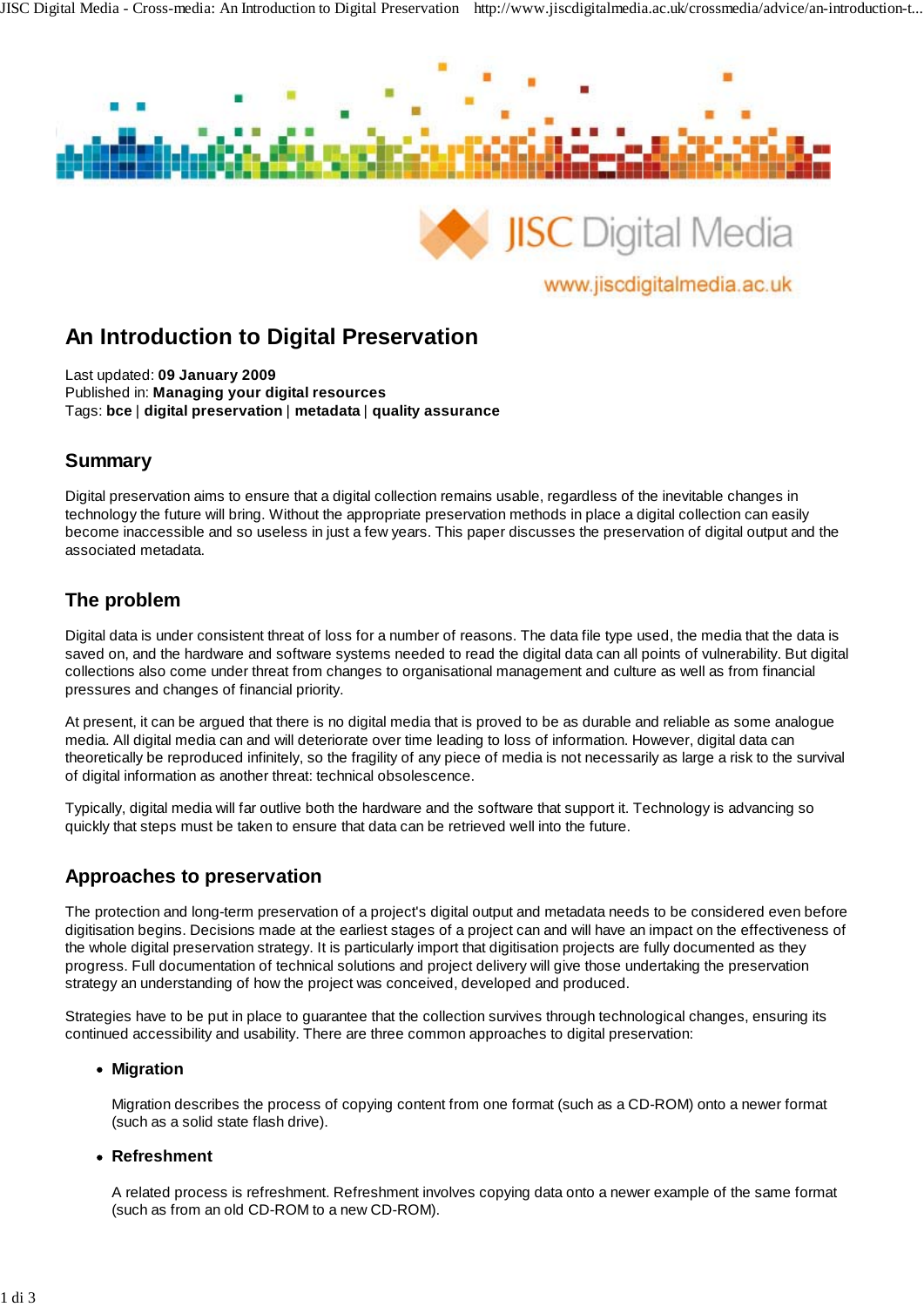#### **Emulation**

Emulation is a more involved process of accessing data on a system other than the one it was made for. Commonly, this will be because an original system is no longer available. Playing vintage computer games on a contemporary games emulator is a good example.

### **Preservation in practice**

Whichever approach or combination of approaches is chosen, it is often helpful to make a distinction between a 'master generation' of digital data and at least one surrogate 'delivery generation'. The master generation should contain as much intellectual, visual or audio content as possible and must be saved in a standard (non-proprietary) file format and it should preferably be duplicated across multiple locations. Delivery generations of data, however, may be re-sized, compressed, and saved in whichever format is suitable for delivery to the user. Delivery versions are typically of lower quality (more compressed) than their original master files. Defining the status and thereby the relative importance of a file helps immensely in the task of preservation.

### **Sustainable storage**

A storage solution should be decided upon before producing any digital output, as it is of prime importance. Strategies for both online (hard drive) and offline storage (such as DVD discs) should be considered for the collection. Due to the large size of master files an entire collection can be very substantial in size, possibly requiring a mixed architecture for data storage. The size of both master files and any surrogates has implications for the amount of storage space required and should be calculated at the outset of the project. This factor may dictate the resolution at which materials are captured.

Master files can often be stored offline, since they are infrequently accessed. However, this does mean that automated error checking or metadata extraction tools cannot easily be used.

The delivery generation of data is in continual use and will typically be stored online.

A variety of digital storage media are available for offline storage, including CD-ROM, DVD-ROM, LTO (Linear Tape Open) and DLT (Digital Linear Tape). Hard drives too, can be used as 'plug and play' storage devices and stored safely on shelves away from computers.

However, as none of these have been around long enough to be proven as a viable long-term storage medium. It is best practise to write archival data to more than one type of media and then store these in different locations.

Regardless of the solution chosen for offline storage, media must always be handled appropriately and stored in the correct environmental conditions.

Online storage is often mirrored across multiple disks using redundant disk arrays (RAID).

A routine error-checking schedule should be implemented and a strategy drawn up for migrating data and metadata to suitable formats as necessary. If a file format is becoming obsolete and a migration is panned, archival master files should be migrated to new formats that are non-proprietary (such as TIFF for images, motion JPEG2000 for video or AIFF for audio) wherever possible. Quality control checks should follow any migration or refreshment so that any loss of data integrity can be identified and quickly addressed.

### **Responsibilities**

Digital preservation is an active task. Whereas in the past, it was possible to put your assets in a box under the stairs and find them usable in ten years time - this is an unlikely scenario with digital media. It is imperative that the responsibility for all digital resources is firmly assured and known to all stakeholders. Digitisation projects should have, as part of their project specifications a policy which covers:

- Who the digital resource or collection belongs to and who is responsible for its upkeep
- What the process is for deciding when and how refreshment/migration takes place and who makes the decision
- Where the budget is coming from for this ongoing digital preservation investment

While it is clear that a technical strategy is necessary to ensure digital preservation, it is also important that the venture receives an organisational commitment.

There are costs associated with the preservation of a digital collection and the costs will vary according to how the process is undertaken. For example, organisations that undertake to maintain and preserve a digital collection in-house may face larger costs in terms of staff time and training than those that contract external organisations to undertake the process. However, if external contractors are used, digital preservation skills are unlikely to be developed in-house. It must be remembered that regardless of how digital preservation is undertaken, there will be associated costs.